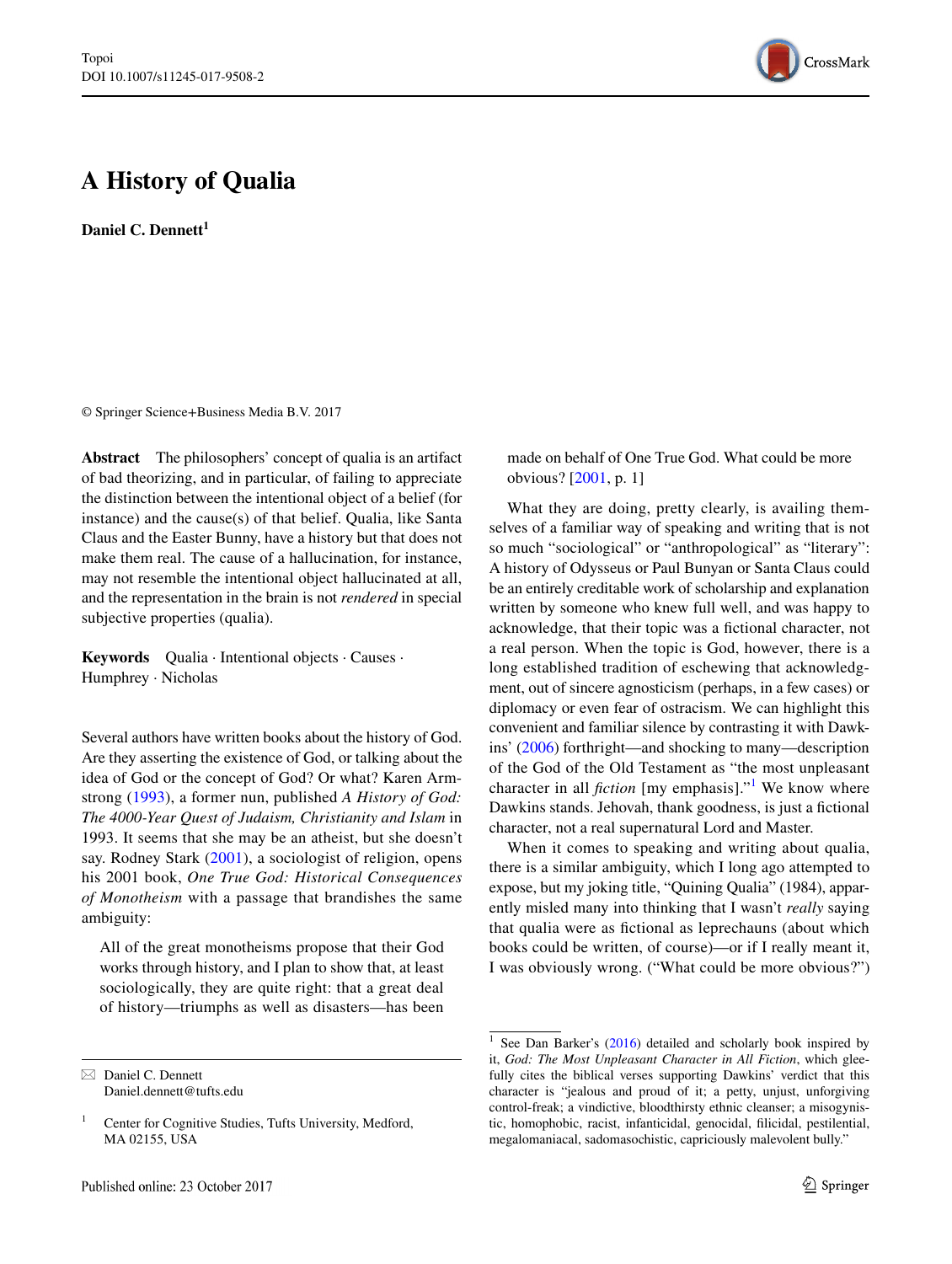For more than 30 years philosophers and cognitive scientists have continued to insist that they knew what they were talking about when they talked about qualia, and knew that they were perfectly real. In fact, they often assert, it is the *undeniable* existence of qualia that makes the Hard Problem hard! According to those who think this way, I wasn't explaining consciousness in 1991, I was trying to explain it *away*. Haha. It is time to stop joking, and take this way of speaking seriously, and see how it can beguile very good thinkers (or their readers) into missing an opportunity to make real progress on consciousness.

I will use Nicholas Humphrey's essay "The Invention of Consciousness" (this issue) to demonstrate what I mean. I agree with, and have been instructed by, most of what Humphrey says in this essay. I may in fact agree with everything here except some of his expository tactics and choice of language, which I think court misunderstanding by being overly diplomatic, giving illusory comfort to those whose views he is in fact subverting vigorously.

#### **1 What are Intentional Objects Made of?**

The non-committal way of speaking exemplified by Armstrong and Stark is *de rigueur* when our topic is what Brentano ([1874](#page-7-4)) called intentional objects. According to myth, Ponce de Leon was searching for the Fountain of Youth something that doesn't exist. Since there is no known factual basis for that myth, let's consider a slightly less famous, but historically impeccable, case: Sir Walter Raleigh conducted several expeditions in search of El Dorado, the city of gold, in South America. One *could* write a book about El Dorado, full of scholarly truth, and never get around to acknowledging to the reader that it doesn't actually exist. The book would be about real things—real people and real brains (or minds, if you like), real treks, real books and conversations, real maps, real con artists and impostors, real disappointments. And while it is true that Raleigh really had *an idea in his mind* of El Dorado (we might say, loosely speaking), that mental state was not the object of his quest. He already had *it*! He wasn't seeking an idea in his mind; he was seeking a city. And what was El Dorado made of? Marble? Gold? Adobe? It—the *intentional object*—wasn't made of anything. A fictional object can be truly said to "have" plenty of properties—real properties: Santa's coat is red, and his beard is white, and his belly is large and round (properties I have, too—except for the red coat). El Dorado "had" whatever real properties Raleigh believed it had; it didn't exist, but Raleigh was so convinced that it existed he was prepared to devote a large portion of his life to finding it. This non-existent ("intentionally inexistent") El Dorado was the *intentional object* of some of Sir Walter Raleigh's most important beliefs and desires.

What should we say, then, about the intentional objects of normal, veridical beliefs and perceptions? Normally, if I believe there is a red apple on the table in front of me, my belief is caused by a red apple in front of me. The apple exists, and is red, and is the indirect, *distal* cause of my belief. (It causes events in my eyes and visual cortex which cause me eventually to go into the mental state of believing that there is a red apple in front of me.) That belief is not red or round or juicy; it is *about* something red and round and juicy. Nor are the *proximal* causes of that belief red or round or juicy. The *intentional object* of the belief is a red apple in front of me, not the idea of a red apple in my mind, and this is a belief that I can express by speaking of that apple or by reaching out, grabbing it and taking a bite (while ignoring the unripe apple beside it, etc.). There is little harm in the ordinary practice of simply *identifying* the intentional object of a true belief, perception or other mental state with the real object that plays the—typically indirect—stabilizing causal role in the creation and maintenance of that mental state, as long as we remember that when the intentional object is fictional—non-existent, hallucinated, fantasized—there is no role for a substitute real object, an inner real object that "has all the same properties" to be among the more proximal causes of the mental state. There *is* a role for a system of stabilizing internal representations, but they *represent* the properties of the fictional object in roughly the same way the sentences of a novel represent the properties of a fictional character. Seeing a real red apple for real does not require the brain to *render* a "directly seen" phenomenal/subjective red apple that intervenes between the piece of fruit and the belief. Hallucinating a red apple doesn't require an inner rendering either.

I have learned that this is a very counter-intuitive idea for most people to accept. It sure seems that when one hallucinates a red apple, this *must* involve the real existence (in some "dimension" or "arena" that might not be physical) of something that *is* (in some perhaps special, subjective sense) red and round, an object *created* in the mind by whatever it is that creates hallucinations. It is *that* object, *that* phenomenon that one is talking about when one talks about the contents of one's conscious experience. I am insisting that this is a mistake, not the indubitable deliverance of introspection and reflection. What you are doing when you make this mistake is confusing the intentional object of your belief with the proximal cause of your belief. You are "authoritative" about the intentional object of your belief in the same way a novelist is authoritative about the characters in her novel, but you have precious little access to, or knowledge about, the proximal cause[s] of those beliefs.

If asked why I say there is a red apple in front of me, I can reply, sincerely, that I see it with my own eyes, right now. That is a claim about causation. If I am right, then there is in front of me a physical object with such-and-such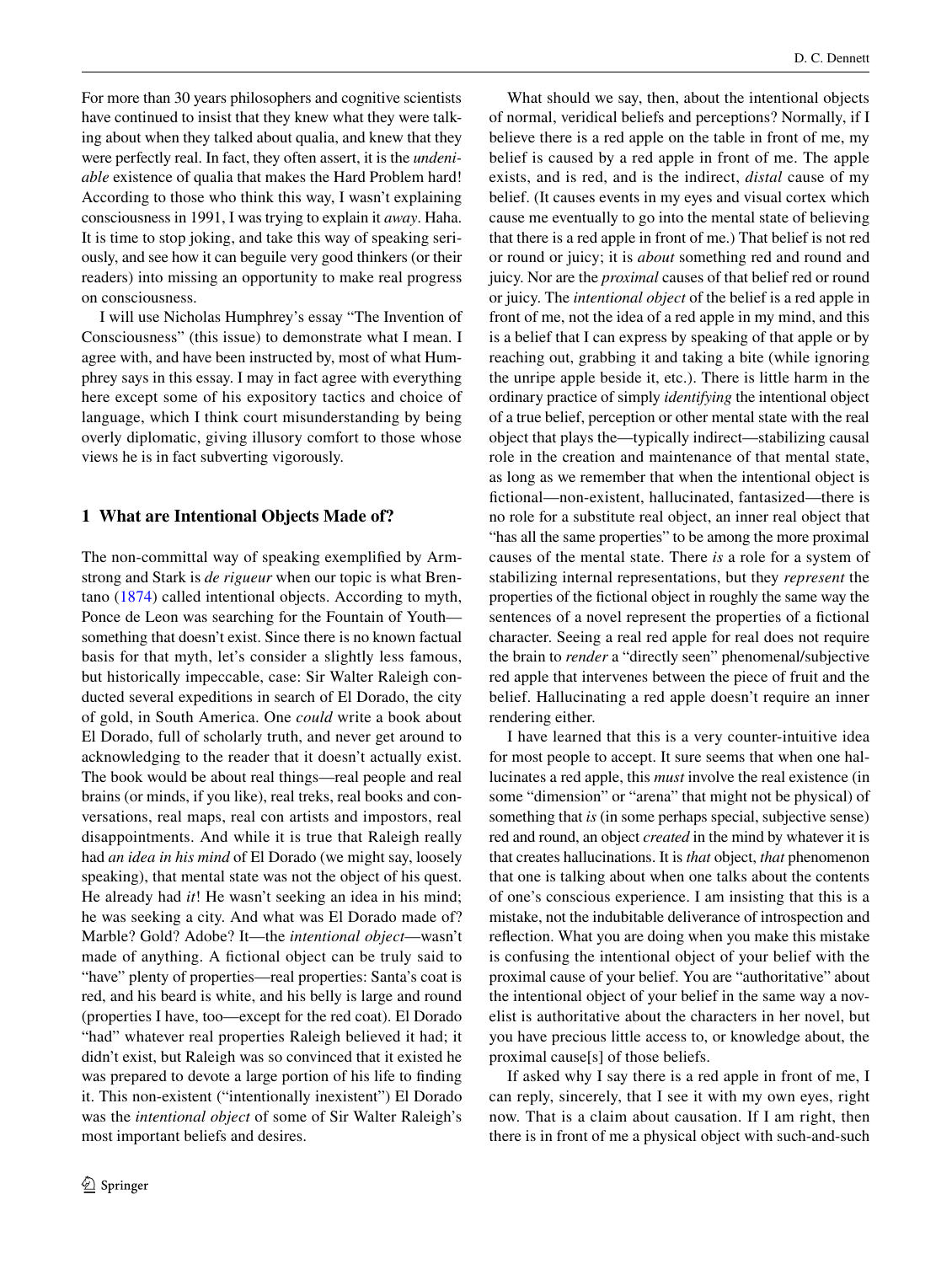physical properties, including the "lovely" property *red* (Dennett [1991\)](#page-7-5), a dispositional property that can only be defined relative to a class of normal observers. But I might be wrong; I might be hallucinating, for instance, or tricked by a parabolic mirror, something I could discover on my own for reaching out for the apple. So while we are usually right in our beliefs about what is causing our other beliefs (and our beliefs about our beliefs, etc.), we have no "privileged access" that guarantees the truth of such beliefs about causes. And if you believe that your belief that there is a red apple in front of you is *proximally* caused by a "phenomenal" red apple-representation produced by your visual system to be the immediate source of your belief, you may well be mistaken. (I am sure you are, but it is my goal in this paper to show you that I might be right, so I won't assume that I am right from the outset.) Sir Walter Raleigh's stable, highly developed, obsessed-about beliefs about El Dorado were *not caused* by a real city of gold. We can be quite sure of that. Who knows what tangled network of folklore, deception, wishful thinking, and even indigestion may be implicated? [Recall Ebenezer Scrooge's address to the *cause* of his current vision of Marley's ghost: "You may be an undigested bit of beef, a blot of mustard, a crumb of cheese, a fragment of an underdone potato." (Dickens  $1843$ )]<sup>[2](#page-2-0)</sup>.

What was in Raleigh's head that anchored, proximally caused, subserved, … the beliefs and desires he had about this El Dorado? Here we must tread carefully, because while the actual physical, causal goings-on in his brain were nothing Raleigh had any beliefs about—unless he was an amateur cognitive neuroscientist centuries ahead of his time—he had, no doubt, plenty of beliefs about his "ideas" about El Dorado, his yearnings for it, his anticipatory imaginings of it, and so on. To say he had *access* to all these "ideas" is to say that, without any extensive amateur cognitive neuroscience he could distinguish, report, describe them in quite stable fashion. That is, he had beliefs about these apparent inner happenings that could guide his further actions, including reports about them (expressive of those beliefs). These beliefs had their own intentional objects, of course, and, as before, he was incorrigible—the ultimate authority—about the properties "had" by those intentional objects, but he was not incorrigible about which of these intentional objects, if any, were real, and which had causes that were not at all what he would expect them to be.

### **2 Where are the Qualia?**

Qualia are the intentional objects of many of the reflective or introspective beliefs that one may have about one's own mental states. *What could be more obvious?* In *that* tone of voice, talking about intentional objects, it is clear that people do think about, talk about, wonder about, delight in, … their qualia. It is just as undeniable a fact as the fact that Sir Walter Raleigh was searching for El Dorado. What is not obvious is that qualia are real, that qualia exist. *If they are not real, they pose no more challenge to Modern Science than Raleigh's El Dorado*. The Hard Problem (Chalmers [1995,](#page-7-7) [1996](#page-7-8)) would turn out to be no problem at all, or rather, it would disintegrate (as I have long urged) into a host of "easy" problems about how people could be seduced into thinking that their qualia were real, which will require us to ask, and answer, a host of questions about what is actually happening in people's brains that makes them carry on as they do.

Isn't this "behavioristic"? Yes, in the very bland and nonideological sense that all science is behavioristic. Meteorology is behavioristic in this sense: once you've explained all the meteorological *behavior*, you've explained all the phenomena. The "behavior" in this formulation includes everything that happens in the brain, described at every level that is useful, including whatever modulates emotional states, generates preferences, raises or lowers thresholds, turns on orientation responses, triggers memory retrievals, adjusts judgments, obtunds pains, distracts attention, heightens libido or aggression or submissive responses, along with whatever processes drive and guide the production of verbal reactions, either to oneself or to others, fully articulated or half-fleshed out with actual words.

Consider my favorite metaphorical depiction of consciousness, Saul Steinberg's *New Yorker* cover depicting the man looking at the painting he takes to be by Braque (It can be found on the cover of Dennett [2005](#page-7-9)). This virtuosic thought balloon is an incomplete catalogue of the sequence of *behaviors* that might occur in a few seconds while he peruses the painting. They are not musculo-skeletal behaviors but internal, covert behaviors, and the one property they share that elevates them into the catalogue, beating out the competition of all the other cognitive-emotional-metabolic behaviors occurring inside the man's skull, is that they are "accessible" to the man, and indirectly to us, since he can report them, comment on them, describe them, and so forth, according to the heterophenomenological protocol (Dennett [1991](#page-7-5)).

Here is where the footing gets slippery. In order for these internal behaviors, these things happening in the brain, to occupy this status of accessibility, they must be the reliable causes, shapers, modulators of the beliefs he expresses when he tells us what it's like to be him at this time. But these

<span id="page-2-0"></span><sup>2</sup> See my "How and why does consciousness seem the way it seems?" [\(2015](#page-7-10)) for further development of related points.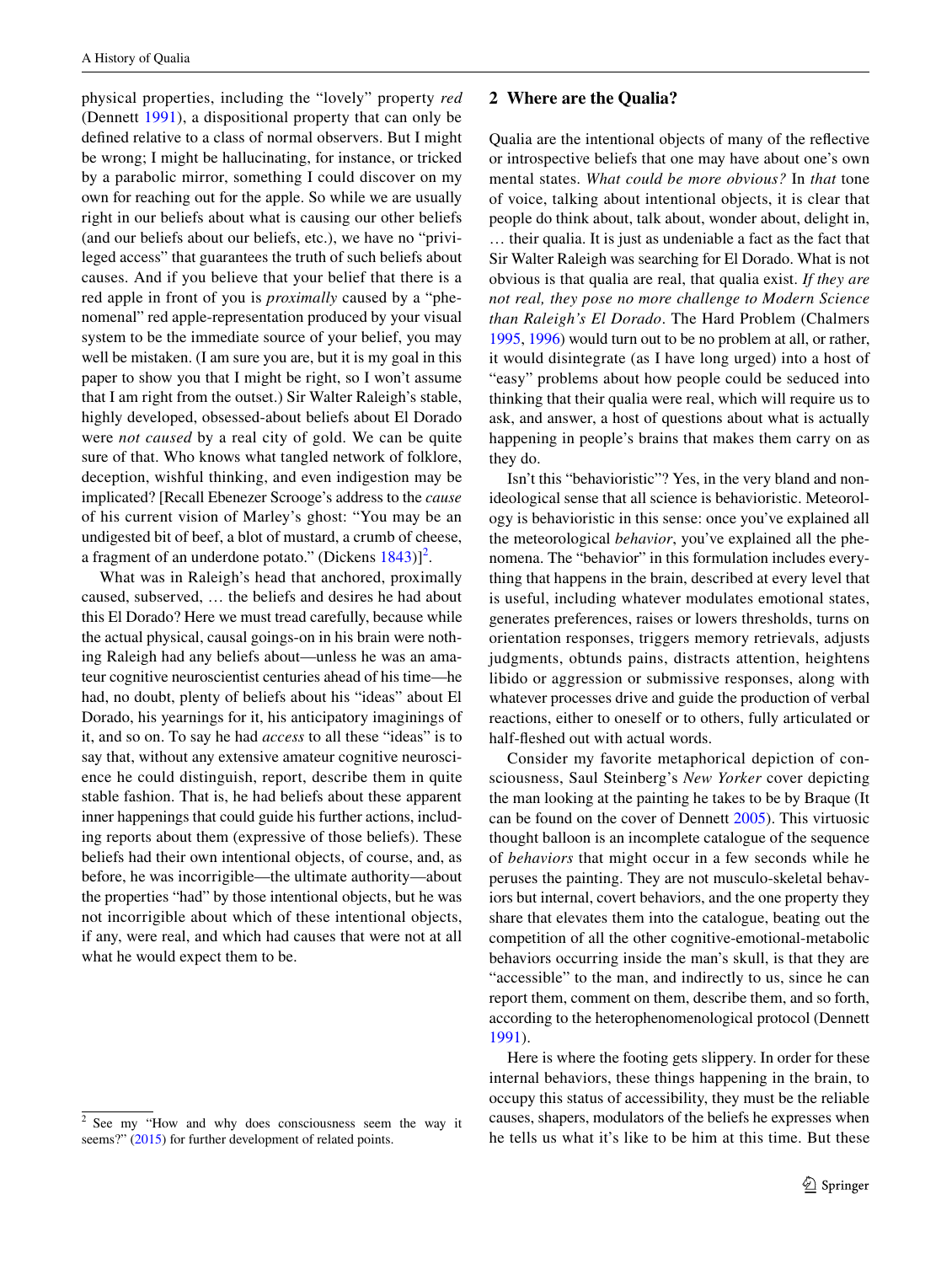internal things are *not* to be identified with the intentional objects of those beliefs since the intentional objects of those beliefs may be fictions, as unreal as Santa Claus (who is *not* the cause of anybody's beliefs about Santa Claus, by virtue of having the debilitating property of non-existence). This is the heart of Illusionism (Frankish [2016](#page-7-11); Dennett [2016](#page-7-12)). It is one thing to identify the red round apple that causes my belief *that there is a red round apple present* as both the distal cause *and* the intentional object of that belief; it is another thing to identify the internal neural state that causes my belief that that I am currently experiencing a red quale conjoined with a round quale as both the intentional object and the proximal cause of that belief, because that cause is neither red nor round, we can be sure of that.

We *could* claim this identity if we were willing to adopt a certain tendentious attitude, like the attitude of the Freudian critic who insists that the evil female character in the author's novel is *really* the author's mother, much as the author might deny it. The critic thinks that it is no coincidence that the fictional character and the author's mother share a variety of characteristics, and that this somehow explains—causally explains—some of the content present in the author's novel. In fact, the case for identifying the internal neural cause of a belief with the intentional object of that belief might be rather more compelling than the case of the psychoanalyzed novelist since a lot of circumstantial evidence would support the identity in spite of the huge difference in properties. An example: I invite you to imagine a bright blue capital "A" against a black background, and you comply. I tell you that the "A" you then tell me about—it's in a serif font, and the blue is October-sky blue, not baby blue—is *actually* no more blue than its representation in this Word file is blue. It *might*, however, actually be (if you squint right and look in the right place with your cerebroscope) A-shaped! That is, the internal neural representation of the capital A—the actual proximal cause of your introspective belief that you are imagining a capital A—might indeed avail itself of something along the lines of a retinotopic map, which would involve a real roughly A-shaped pattern of real excitation in some part of your visual cortex! Using spatial properties to represent spatial properties is sometimes a very good trick, but whether this trick is being used by your brain is an open, empirical question about which you have no privileged access whatever. See, e.g., the Shepard/ Kosslyn/Pylyshyn debate over mental imagery for more on this. Pylyshyn ([2002](#page-7-13)) (including the commentary) is a good overview. And what neurally represents the blue? Some pattern of firings that links the representation of the A shape with a host of dispositions, memories, preferences, affective responses, gathered together as your neural representation of that shade of sky-blue. Something like that is the naturalistic surrogate for the dualistic phantom blue-quale that we tend to imagine on display in the Cartesian Theater (Dennett

[1991\)](#page-7-5). But how could such an impersonal, boring pattern of neural firing take the place of a glorious, life-affirming, glowing, heart-breakingly lovely subjective patch of blue? By coming equipped with *many* of the triggers that initiate positive affective responses, dispositions to wax poetical, confidence-boosters, and so forth. (The difference between imagining the shade of blue and actually seeing the shade of blue is, in my opinion, a matter of degree, not kind. More on this below.) The affect is *built in*, a feature of the representations designed by evolution to accompany the mere identification of the surface property involved. (Evolution doesn't have to smear the representations with jam to make them yummy, or douse them with vinegar to make them yucky; their sequelae are those that are the apt reactions to the yummy or yucky properties they represent.)

# **3 Nicholas Humphrey's Inventions**

Now we are ready to see how Humphrey makes these points—for I think he agrees with almost all that I have just said, if not with my ways of putting it. He begins by noting two different meanings of "invention"—a device or process, or a "falsehood, designed to please or persuade": He then claims that "consciousness is an 'invention' in both these senses." (Humphrey [2017](#page-7-14)).

That is to say, consciousness is:

1. *A cognitive faculty, evolved by natural selection, designed to help us make sense of ourselves and our surroundings*.

But, on another level, consciousness is: 2. *A fantasy, conjured up by the brain, designed to change how we value our existence*.

Exactly, on both counts. As I have put it (Dennett [1991,](#page-7-5) [2016,](#page-7-12) [2017\)](#page-7-15), consciousness is a user-illusion, a brilliant simplification of the noisy tumult of causation and interaction (at the molecular and cellular levels, for instance) that needs to be prudently and swiftly sampled in order for a brain to do its work of controlling a large complex body through a challenging, changing world. Consciousness is the brain's user-illusion of itself, or more accurately, it is a whole manifold of user-illusions for various components of the brain that have various different jobs of discrimination and control to accomplish. When we banish the homunculus from the Cartesian Theater and blow up the theater, the distributed, scattered agencies that do all the work need ways of passing information and influence around. This involves not *transducing* the informative events (the signals, if you will) into a different *medium*, the imagined *ME*dium of consciousness, but translating or transforming the signals into neural representations that are well-suited to permit representation-users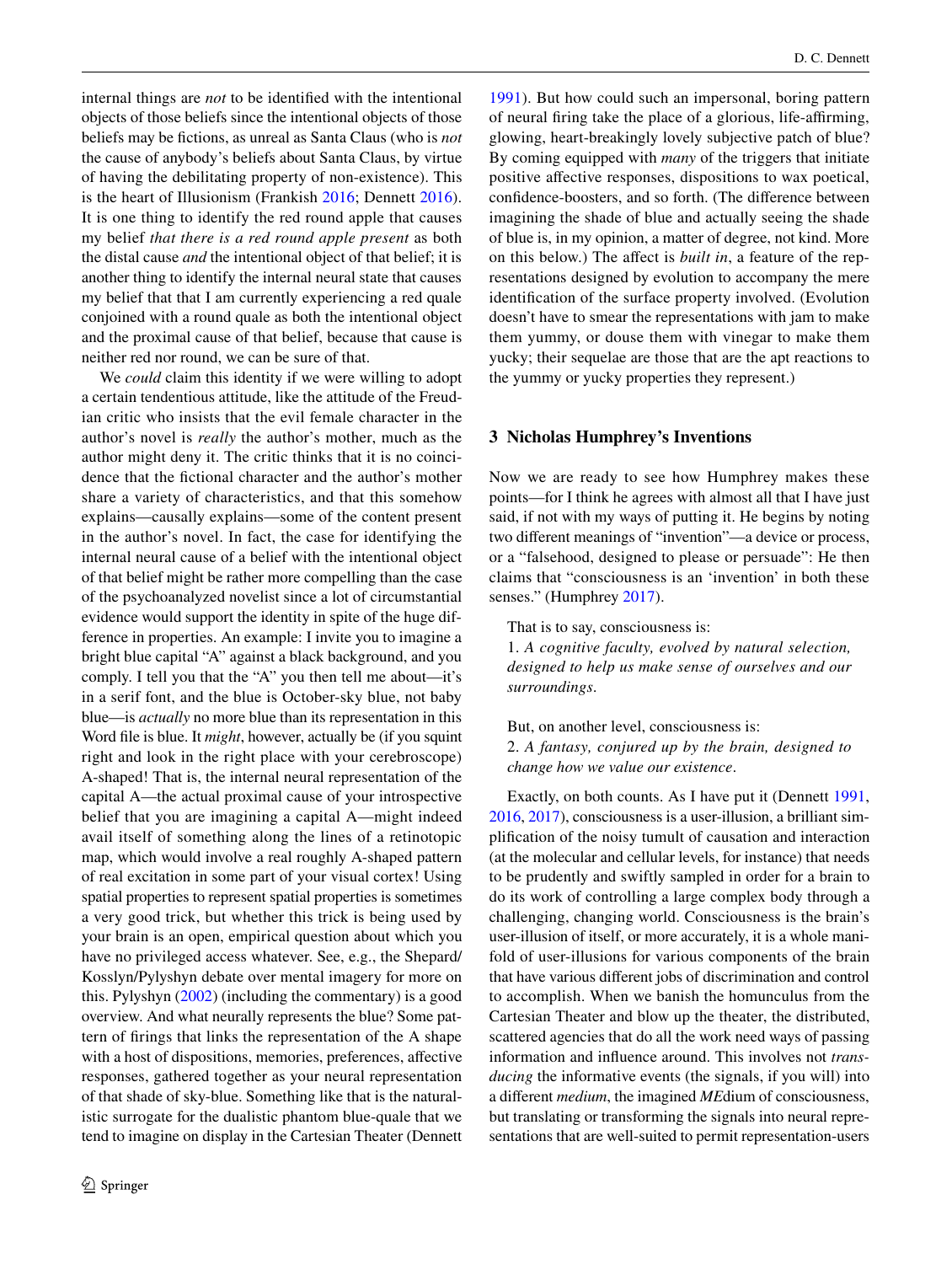to extract what they need. (See the lengthy description and discussion of this translation process in Shakey, the early robot, in Dennett [1991](#page-7-5).)

But, on further examination, what about the second sense? What fantasy is Humphrey talking about? One might think he was talking about the menagerie of intentional objects that populates our waking life, the "things" we think about, savor, yearn for, are repulsed by. Some of these intentional objects are perfectly real things in the world—red apples and frightful tigers and awesome sunsets—and some are mere figments of imagination, which are *not* made of "figment" any more than Sherlock Holmes is made of "fictoplasm." But in fact he is talking about a more restricted set of intentional objects: the "things" we savor or hate "more directly" (it seems) when we direct our attention inward and have beliefs about, premonitions about, yearnings for particular *sensations*, those *inner* goings-on that accompany, modify, enrich many if not all of our perceptual beliefs and desires. Humphrey says.

the fantasy I'm talking about is the kitchen-garden of qualia-soaked intentional objects that make up the subjective world of sensation, *and nothing else*. … Perceptions, as such, don't have a qualia-dimension, it's not *like anything* to perceive there's an apple that is red. But sensations almost always do have it, it is *like something* to sense red light on my retina. (personal communication, [2017](#page-7-14))

I think this resurrects a division between pragmatic, businesslike *cognition* and ecstatic, emotion-laden *affect* that has outlived whatever usefulness it ever had. Humphrey says in his essay (this volume) "I'll argue that qualia make little if any contribution to the cognitive faculty. However they lie at the very heart of the fantasy." I, in contrast, think qualia—in the sense I think Humphrey could adopt quite comfortably play a huge role in cognition "proper." We can see the sorts of contribution they make in such minimal phenomena as the utility of color-coding in diagrams (which exploits the visual system's competence *and appetite for* color discrimination), or rhyming mnemonics (which exploits the auditory system's talent at detecting and insatiable *desire* for aural patterns). I share Humphrey's admiration for the brain's inveterate valancing of well nigh all its inputs, approving some stimulus arrays with an A+ or B−, while branding others as D− at best, and flunking still others. Indeed it was Humphrey who first opened my eyes to this perspective. When we see the brain as never *indifferent* about what is going on in it, we begin to get a sense of how control of mental life actually happens: by competition and coalition among valenced ("emotional") neural activities. There is no boss in the brain figuring out what to think about next. There is sometimes a virtual boss, suppressing some thoughts and working hard to concentrate on others, but as we all know,

this is a mature and intermittent achievement, not part of the underlying operating system of the mind.

But when I say qualia are playing these important causal roles, I mean, of course, the internal, proximal causes of the beliefs expressed by introspectors when they tell us what it is like. Sensations have qualia the way El Dorado was made of gold. And perhaps this is what Humphrey means when he says qualia make little contribution to the cognitive faculty: most of the contributions that matter are made—are at least set in motion—before any articulation of the narrative into a drama. "Unfelt pains" suffered while asleep still manage to keep our limbs in good positions to avoid joint damage, and an adrenaline rush is initiated by limbic fear-discrimination well before there is an intentional object of the fear in the subject's conscious experience.

Now we get to a problem paragraph:

No one would or could wish *qualia* out of existence. Indeed there will have been times for all of us when conscious experience is *about* little else. A science of consciousness that leaves qualia out is not just ignoring the elephant in the room, it is ignoring the elephant that *is* the room. (Humphrey [2017](#page-7-14))

But of course I, for one, do wish qualia out of existence! That is, my attitude towards qualia is exactly the same as my attitude towards Sherlock Holmes, the Loch Ness Monster and the Abominable Snowman: I'm delighted that these intentional objects are a topic of folklore, entertaining and instructive for many purposes, but I really don't want anybody to believe they are real. If they do, they are suffering from a delusion that might bring them to harm. (Belief in qualia, in contrast, is fairly innocuous, perhaps at worst an embarrassing delusion to suffer, especially if one is a cognitive scientist convinced that those damn qualia are sneaking away, untrapped and untaxonomized, leaving an awful hole in one's model.) $3$ 

Note that I am not denying the existence of the perceptual properties of things in the world: colors, sounds, aromas, textures, liquidity and solidity and the like, any more than I am denying the existence of dollars, pounds sterling or euros. These are real things in the world, as real as real can be, and they are not properties *of* mental events but properties *represented* by mental events. And unlike many other properties (roughly, what Boyle and Locke called the primary properties) these "secondary"

<span id="page-4-0"></span><sup>&</sup>lt;sup>3</sup> I am always amused by cognitive scientists working on consciousness who modestly aver that they are not *trying* to solve the Hard Problem, something they are content to postpone indefinitely. If they think qualia are real, they should be ashamed of such abdication of scientific duty, or at least chagrinned to admit they are not tackling the important issues. But maybe this is just a convenient temporizing move, waiting for philosophers to get their act together.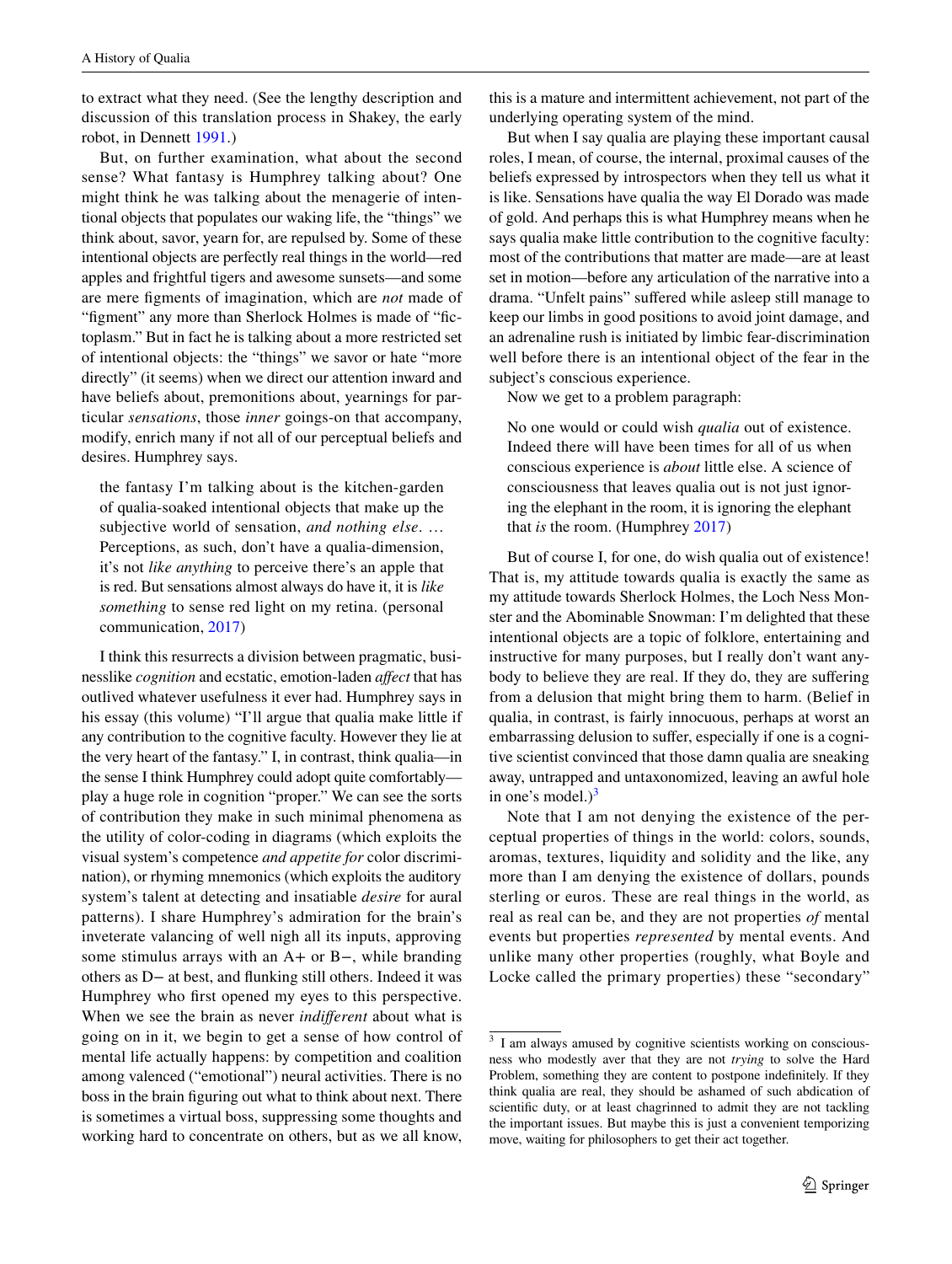properties owe their very existence and identity to their being represented by mental events. Hume aptly drew our attention to the mind's "great propensity to spread itself on external objects" (*Treatise of Human Nature*, [1739](#page-7-16), I, xiv) but this wonderful expression wears its metaphorical intent on its sleeve; Hume was not making the preposterous suggestion that minds somehow projected colors onto the near surfaces of objects, for instance, in the manner of some spectral lighthouse beam. A more sympathetic reading of Hume's insight is that the mind has a propensity to treat objects in the world as having properties that are nicely attuned to the needs and predilections of the mind's owner, *affordances*, as Gibson ([1966,](#page-7-17) [1979](#page-7-18)) would say. Affordances are real properties, ubiquitously instantiated in the world, and minds are good at detecting them. (See Dennett [2015](#page-7-10), [2017,](#page-7-15) for extensive discussions of this.) But because they are identified or defined in terms of the proclivities of (normal) minds of one species or another usually us *H. sapiens*—they can be identified as examples of the benign illusions of our evolved user-illusion.

Here is a riddle: how are red things like opportunities? And the answer is that red things in the world depend for their redness on things that happen in our heads, but not *red* things that happen in our heads; likewise opportunities wouldn't *be* opportunities if it weren't for things that happen in our heads, but those things aren't opportunities! (See Dennett [1991,](#page-7-5) pp. 379–380, on lovely and suspect properties.)

Humphrey does not want to be a Realist about qualia, but has his qualms about Illusionism. "Illusionism undermines—and in many people's eyes devalues—the mystery of human experience." (Humphrey [2017\)](#page-7-14) That is not, I think, a weighty objection; I can conjure up circumstances in which I would want to preserve a holy lie, a sacred, life-saving (or at least life-enhancing) falsehood that I would want to promulgate paternalistically, but I don't think embracing the shocking truth about the unreality of qualia should be any more unsettling than giving up belief in Nessie or yetis or mermaids. After all, "qualia" is a "technical" term devised by philosophers, and its unmasking should be no more distressing than the loss of the ether or centrifugal force. Colors will still be real and ravishing, aromas will still haunt our memories, pains will still be abhorrent, and the ubiquitous quest for orgasms will dwarf Sir Walter Raleigh's famous obsession.

Humphrey, after noting in passing that Stan Dehaene "oddly enough, is something of a 'qualia denier'"(Humphrey [2017](#page-7-14)) deftly avoids qualia Realism himself:

Even if we were to know in detail how a conscious experience is created neuron by neuron, from red light touching the retina through to the subject *making claims about* [my emphasis] red qualia, we still would not know *what this is good for*. (Humphrey [2017\)](#page-7-14)

Here he leaps without comment over qualia as an intervening (real) variable in the path from retina to report, a good sign of his appreciation that he doesn't need qualia to be *real* properties of events in the brain (or mind) in order to inquire, appropriately, what might be the evolutionary reason for qualia-beliefs to be caused in our minds. Then he accurately skewers both Fodor and Searle, who make the defining mistake of qualia Realists. They are like the (one presumes imaginary) critics of Sir Walter Raleigh who could manage to marvel at how Raleigh could ever be *driven* to such lengths by something—El Dorado—that didn't even exist. Not a mystery. But then I come to a turn in Humphrey's argument that perplexed me at first:

How does exposure to qualia change people's psychology? What beliefs and attitudes are generated? How does it affect people's ideas about who and what they are, and what kind of world they live in? (Humphrey [2017](#page-7-14))

His phrase "exposure to qualia" must be unpacked carefully. Frankish ([2016,](#page-7-11) p. 29) finds a reading that Humphrey endorses:

Humphrey proposes that sensations occur when internalized evaluative responses to stimuli ('sentitions') interact with incoming sensory signals to create complex feedback loops, which, when internally monitored, seem to possess otherworldly, phenomenal properties.

It is the internal monitoring of those feedback loops, creating higher-order beliefs about what is going on inside oneself, that generates the fantastic intentional objects. "By lifting sensory experience onto that mysterious, nonphysical plane, qualia deepen and enrich your sense of your own presence. You find yourself living in thick time." (Humphrey [2017](#page-7-14)).

I am not persuaded. I think Humphrey has built in a gratuitous step, perhaps an improvement on the standard naïve line about qualia, but still one step too many. Sir Walter Raleigh was, apparently, living in thick time, with a deep and rich sense of his quest, and it certainly didn't owe anything to any beliefs of his about El Dorado being fairy land or made of ectoplasm or anything like that; he thought it was real and made of real gold. The human fascination with gold is itself a fine topic for research; unlike our love of honey, for instance, it does not have a direct and obvious evolutionary rationale. But I don't think any doctrines of immateriality play a role in gold's psychological importance to us. I similarly have not been convinced by Humphrey that belief in immateriality, or paradoxical "impossibility," plays a role in persuading us to care about our lives and how we live them. This is how he puts it: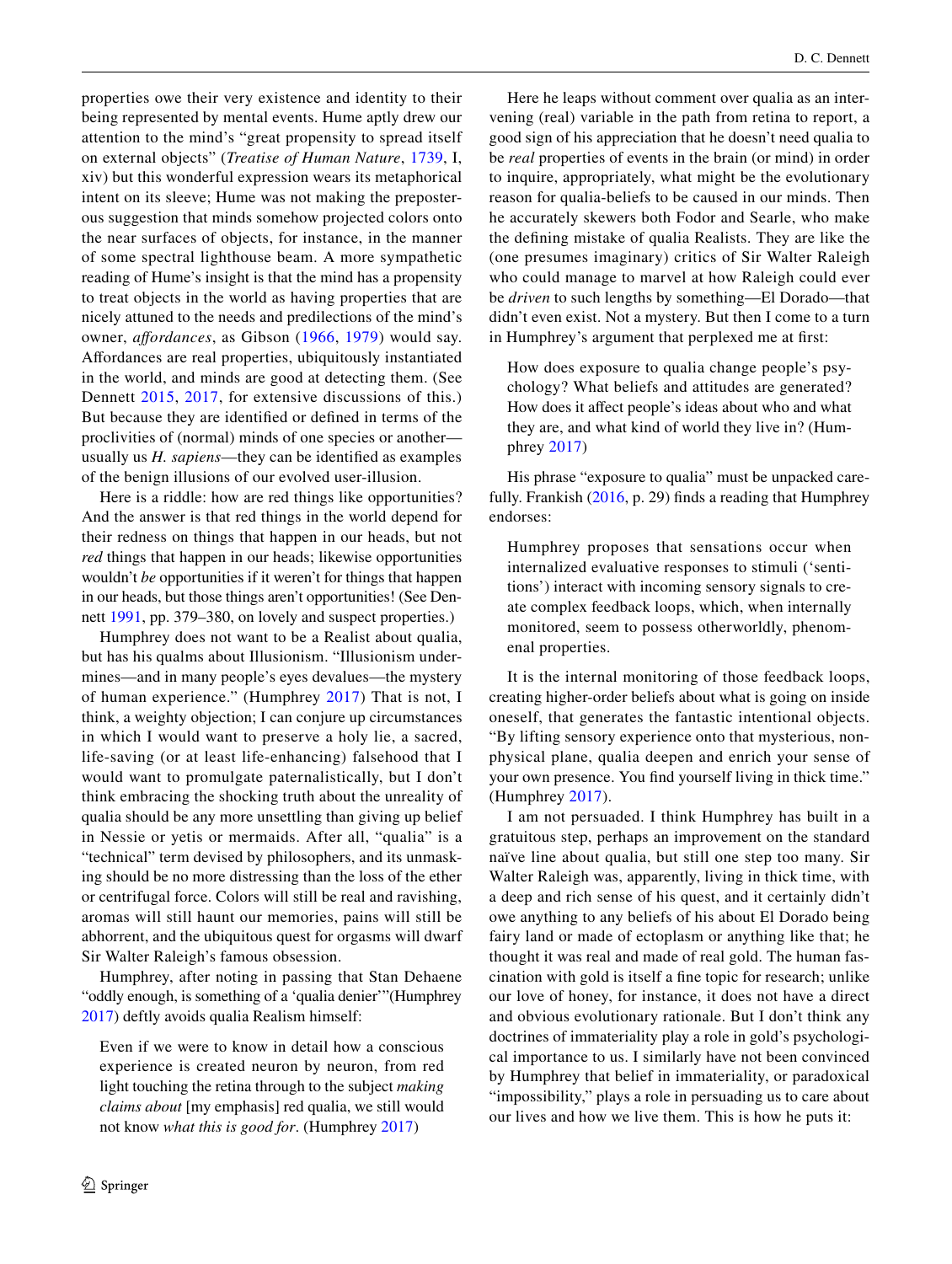Even though it's your own brain that creates the qualia, you can't but project *the special qualities of sensations* [my emphasis] out onto the objects of perception in the outside world. In doing so, you spread a kind of fairydust around you. You enchant the world. Take away this magic paintbrush, and the world would lose much of its significance. You'd find it a less awesome place, less fun, less promising. (Humphrey [2017\)](#page-7-14)

We may think our sensations *have* "special qualities" but in fact, I am claiming, our sensations (considered as events in our brains) are better seen as *representing*, not *having*, special qualities—affordances—of things in the world. Sensations, considered as intentional objects, not the causes of our beliefs in sensations, are wonderfully useful illusions. "Projecting" those qualities must mean endowing the things in the world with those properties, skewed as they are in favor of their user-friendliness to us. Things in the world really do have those wonderful (or awful, or boring or exciting, …) qualities, a fact as much about us as about them. Those properties are not properties of conscious states; they are properties of things in the world of which we are conscious. And when we wax introspective and direct our attention to "things" happening in us—Humphrey's sentitions—we find "them" to be sensations with qualia, a useful illusion we can learn to set aside, much as we set aside the illusion of centrifugal force.

Finally, Enoch Lambert has raised a shrewd diagnosis of my difficulties convincing people about my line on intentional objects:

"not all intentional objects are created equal" … There is a huge difference between the intentional object represented by Raleigh's pronouncements of his intentions to find El Dorado and, say, Raleigh's hallucination of "seeing" El Dorado in the valley below at the end of an exhausting journey. People think there are *obvious* psychological differences here and *want to explain them via properties of the representations* [my emphasis]. (Personal correspondence, [2017\)](#page-7-14)

Yes, and people are not wrong to look to the properties of the representations, but they typically look in the wrong place for those properties! The properties that explain this huge and obvious difference are functional/causal properties of the embedding of those neural representations in the brain, not the magical properties of qualia. We can creep up on Lambert's nice case of Raleigh's hallucination by looking first at simpler cases. What are the differences between thinking about a blue capital A on a black background, going to the trouble of imagining one, hallucinating one, and actually seeing one? In each case we have an intentional object, but we also have rough and ready ways of distinguishing them without any help from cognitive neuroscientists. The

merely thought-about A can be very sketchy; we may not bother settling on a font or a particular shade of blue and still sincerely maintain that we did indeed think about a blue capital A on a black background. The imagined A must be maintained, deliberately, with some effort, but is readily transformed in color or shape by "an act of will" (of which we have no deeper knowledge). The hallucinated A is quite persistent, but tends to depart under any serious scrutiny. (Doubting Thomas knew what he was doing.) The seen A is robust under almost all conditions of further investigation. Importantly, there can be penumbral cases in which one is unsure for some period of time which category of intentional object one is attending to. That's an important part of what we know "from the inside" and it does *not* include anything about qualia, except as the unmagical properties of the intentional objects we are thinking about.

This strongly suggests that the human brain can be stimulated to generate representations that vary hugely in the amount of recoverable, "accessible" detail they invoke. It is close to impossible for anything other than a red, round apple to sustain the information-requiring investigation that is possible in principle, and unless we are in a funhouse or other bizarre environment, we take the testimony of our senses at face value. Hallucinations work (when they do) because they are rare; someone who trips regularly on LSD is not fooled by the hallucinations, enchanting though they may be. The dividing line between imagining and hallucinating is also vague; listening to some blowhard at a party and suddenly becoming transfixed by his resemblance to a braying donkey, a conviction that you cannot shake and that interferes with your ability to follow the conversation, is not quite a hallucination, but close. And even at the sparser levels of detail, such representations can have their affective effects, and sometimes these effects are amplified, not obtunded, by their displacement from reality. Some people are more aroused by pornography than by engagement in real sex, which, one supposes, may involve *too much* information about one's circumstances. So I just got you to *think about* sex, but reflecting on that sentence probably does not arouse you; being provoked by it to engage in a sexual fantasy is another matter.

Now back to Lambert's example. That Raleigh believes in El Dorado and is searching for it, and utters questions and assertions and imperatives that refer to it, etc., is plenty of grounding for an intentional object: Raleigh's El Dorado, which may differ substantially from somebody else's El Dorado (the way Santa Claus differs from *Père Noël*). When Raleigh hallucinates his quest at the end of a long day, he may well "discover" things about El Dorado that had never occurred to him: the city is smaller than he had imagined, the roofs are tiled with terra cotta, not gold, and there is a giant statue of Queen Elizabeth I in the central square! But now what might happen? He might rush back to his base